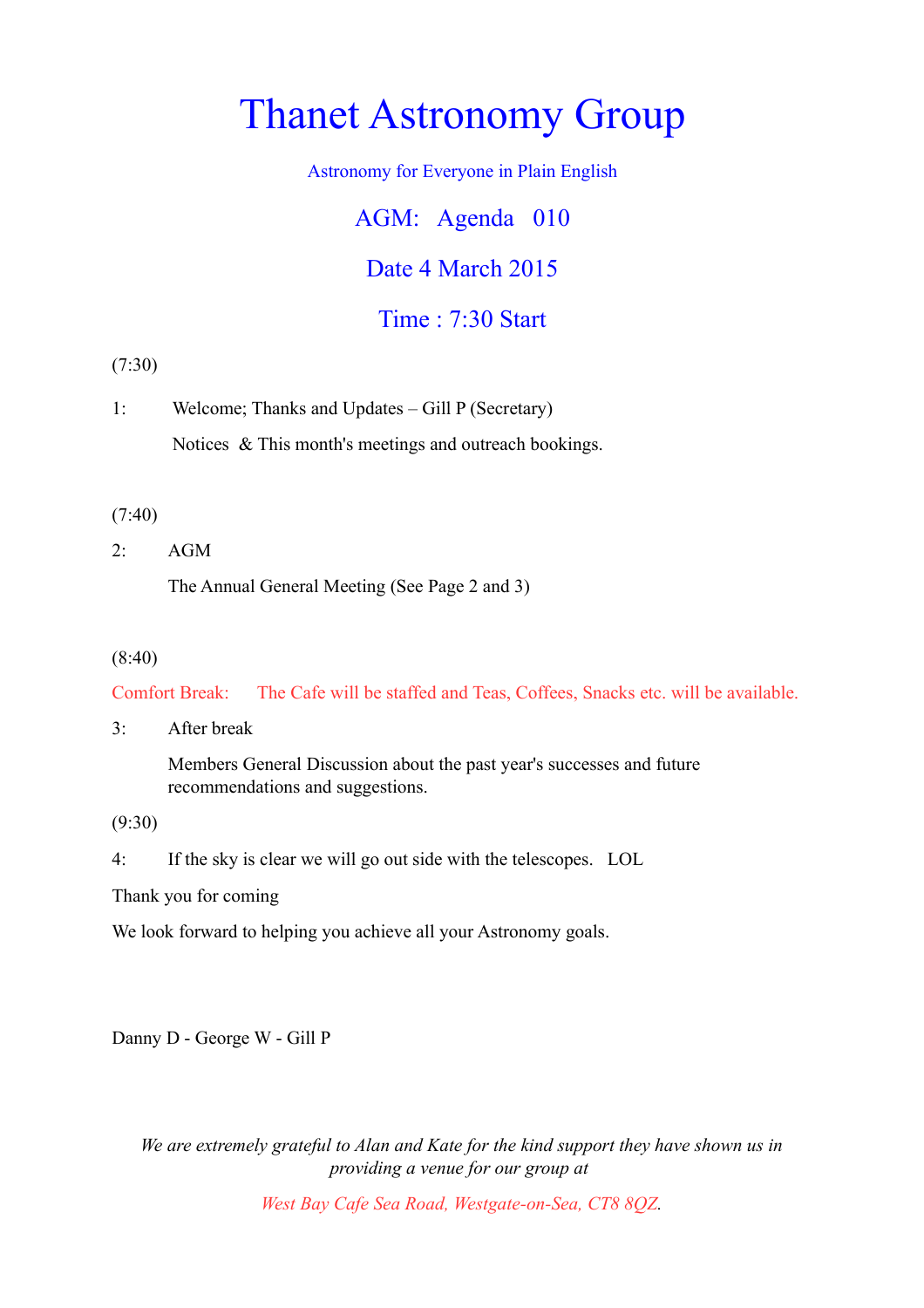# Thanet Astronomy Group

### ANNUAL GENERAL MEETING

Time - 7:40pm Date - 4 March 2015 Venue - West Bay Cafe

- 1). Opening of Meeting Danny Day (Chairman)
- 2). Apologies Gill Palmer (Secretary) List of those not present
- 3). Confirmation of Minutes of previous Annual General Meeting Danny Day

"As this is our first AGM there are no Minutes of previous Annual General Meeting"

- 4). Presentation of Annual Reports Chairman's Report Danny Day Treasurer's Report George Ward Secretary's Report Gill Palmer
- 5). Adoption of Annual Reports Propose – Second – Vote
- 6). Election of Executive & Committee Danny Day / George Ward

Exec - Chairman Treasurer **Secretary** Committee -